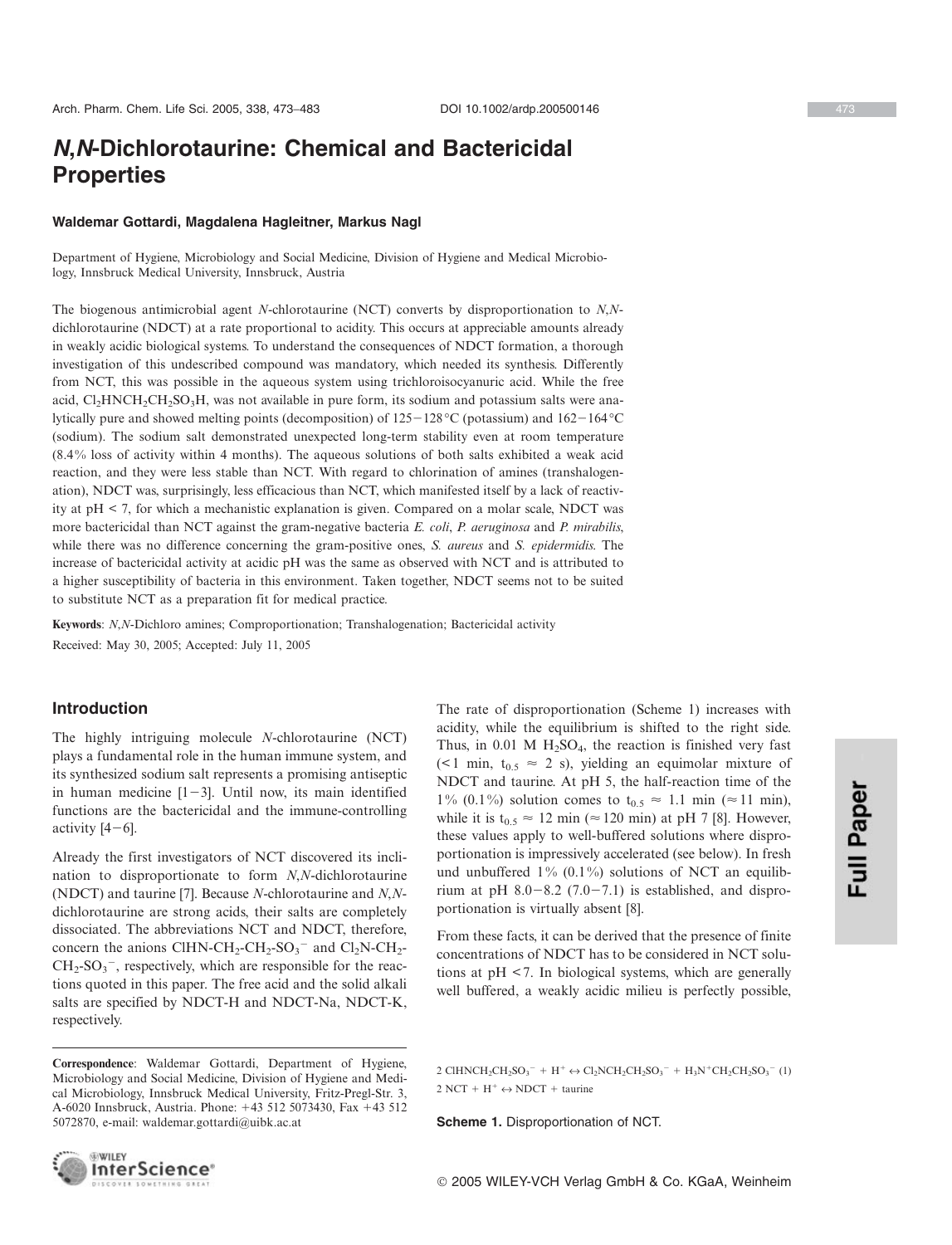for example at inflammation sites [9, 10]. Therefore, also *in vivo* considerable concentrations of NDCT can be present.

Beside disproportionation, also other features of NCT are dependent on the pH, but they are not understood in all details. While the bactericidal effect of NCT increases significantly if the pH changes from 7 to 5 [5, 11], the reverse behavior is observed with the capability to chlorinate bacterial surfaces, *i.e.* the formation of durable chlorine covers [12].

To clarify these observations, a thorough investigation of NDCT was necessary, which required its synthesis. Differently from NCT, which can be isolated only as an alkali salt, namely in an alcoholic system, the free acid NDCT-H and its alkali salts, NDCT-Na and NDCT-K, could be isolated from an aqueous solution.

## **Results**

## **Chemical properties**

## *Thermal stability*

The free acid and its salts exhibited unexpected thermal stability and withstood evaporation at 90 °C. The melting points of the salts were  $125-128$  °C (potassium) and  $162-164$  °C (sodium), both under decomposition.

## *Stability upon storage*

With a loss of 8.4% within 133 days at room temperature (RT), the sodium salt unfolded a surprising stability (Figure 1), whereas the potassium salt lost 66 % of its oxidation capacity at RT and  $21\%$  at  $4^{\circ}$ C within the same period. Stored at RT, both salts produced by the time an oxidizing



atmosphere (chlorine smell) in the container. This is not the case with solid NCT-Na.

#### *Behaviour in aqueous solution*

A freshly prepared 1 % aqueous solution of the salts exhibited a pH  $\approx$  5.0, which soon decreased gradually to pH 4.7 after 10 min, pH 3.3 after 24 h, and pH 2.1 after 17 days at RT in the dark. During this time, also the oxidation capacity decreased, showing a distinct temperature dependency. While at RT the whole oxidation capacity had vanished after 175 days, upon storage in the refrigerator  $(2-4 °C)$  the decrease was only  $\sim$  40%. No difference between the solutions of sodium and potassium salt was observed (Figure 2).

### *Spectra*

The UV spectra of the free acid and both salts were identical and agree with the one acquired by disproportionation of NCT [8]. The IR spectrum was very similar to the one of NCT [8], except for the range of  $3000-4000$  cm<sup>-1</sup> where the NH-band at 3260  $cm^{-1}$  is absent and the presence of crystal water bands at 3570 and 3471  $cm^{-1}$  can be observed (Figure 3).

## *Influence of buffer concentration on the formation of NDCT by disproportionation of NCT*

Besides the already known impact of pH [8], also the buffer concentration had an effect on the rate of disproportionation, as shown with citrate at pH 6 and phosphate at pH 7 (Figure 4). Using 0.5 M buffer, the equilibrium was reached after ~ 90 min, while in 0.01 M buffer the degree of disproportionation came to less than half within the same time.



**Figure 1.** Stability of solid NDCT-Na and NDCT-K. At RT: (◇) NDCT-Na, (○) NDCT-K; at 2−4 °C: (□) NDCT-Na;  $(\triangle)$  NDCT-K. Each value represents the mean  $\pm$  SD of three to five replicates of iodometric titration; *p* <0.01 between both temperatures for NDCT-K and between NDCT-K and NDCT-Na.

**Figure 2.** Stability of aqueous solutions of NDCT-Na and NDCT-K (each 55 mmol). At RT: (◇) NDCT-Na, (○) NDCT-K; at  $2-4$  °C: ( $\Box$ ) NDCT-Na; ( $\triangle$ ) NDCT-K. Each value represents the mean  $\pm$  SD of three to five replicates of iodometric titration; *p* <0.01 between both temperatures, *p* >0.05 between NDCT-K and NDCT-Na.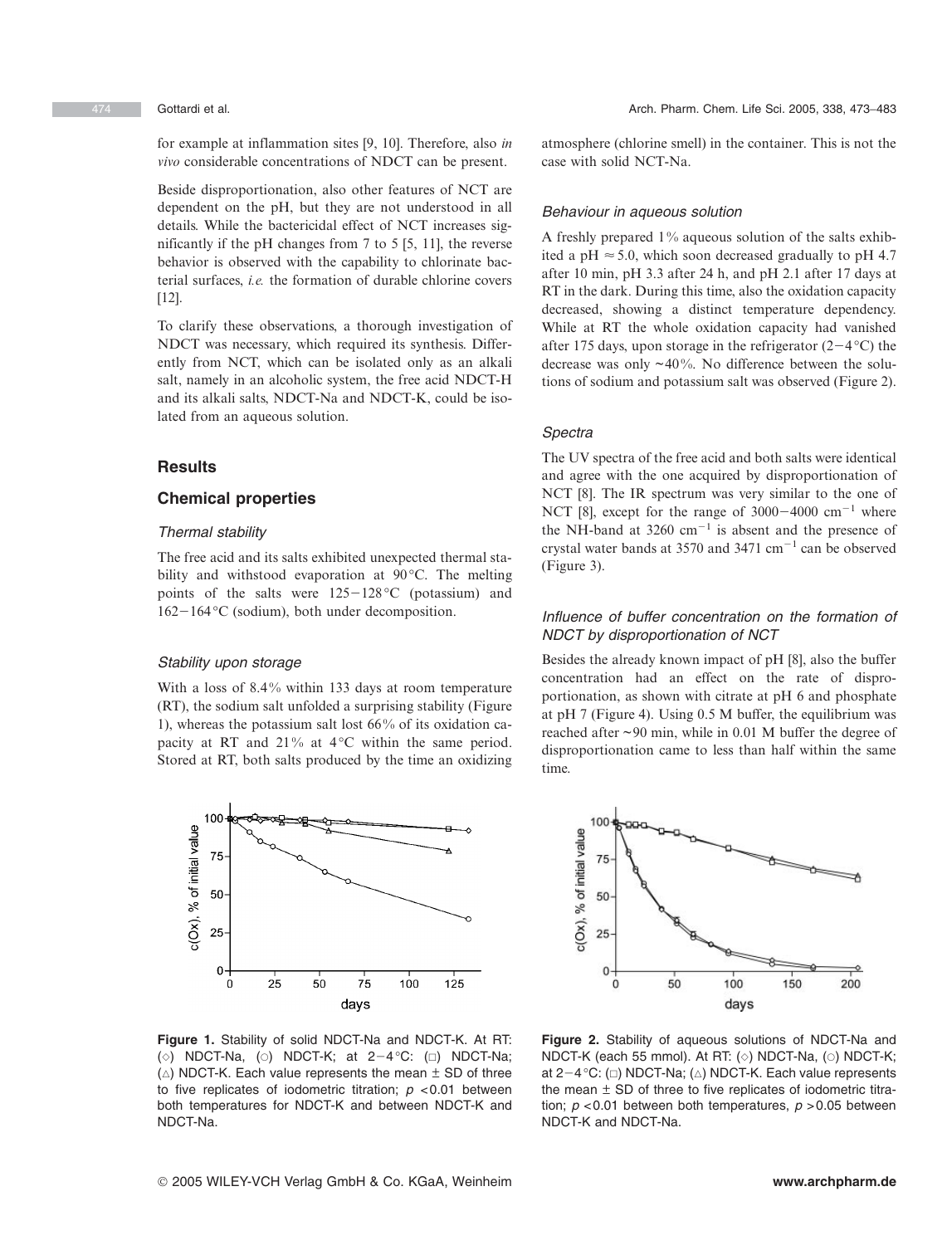

**Figure 3.** IR spectrum of NDCT-Na.



## *Absence of hydrolysis*

The weakly acidic milieu (initially  $pH \approx 5$ ) that both alkali salts generate in aqueous solution points out that NDCT is not prone to undergo hydrolysis (Scheme 2). This is in contrast to NCT which produces a weakly alkaline solution [8]. The equilibrium of Scheme 2 lies therefore far on the left side.

## *Equilibration of NDCT with taurine (comproportionation)*

The position of the comproportionation equilibrium (Scheme 3) at the final pH (which is more acidic than the initial one) expressed by the measured NCT concentration fitted well to values calculated with the reported equilibrium constants of the disproportionation of NCT [8, 13] (see Table 1).

$$
Cl2NCH2CH2SO3- + H2O \leftrightarrow HCl2N+CH2CH2SO3- + OH-
$$
\n
$$
NDCT + H2O \leftrightarrow NDCTH+ + OH-
$$
\n(2)

## **Scheme 2.** Hydrolysis of NDCT.

 $Cl_2NCH_2CH_2SO_3^- + H_3N^+CH_2CH_2SO_3^- \leftrightarrow 2 \text{ CIHNCH}_2CH_2SO_3^- + H^+ (3)$  $NDCT + \text{taurine} \leftrightarrow 2 NCT + H^+$ 

**Scheme 3.** Equilibration of NDCT with taurine (comproportionation).

**Figure 4.** Rate of disproportionation of NCT (0.055 M) in citrate buffer (pH 6.0) and phosphate buffer (pH 7.0). Citrate:  $(\vartriangle)$  0.01 M,  $(\Box)$  0.5 M. Phosphate: (\*) 0.01 M, ( $\circ$ ) 0.5 M. Each value represents a single UV measurement.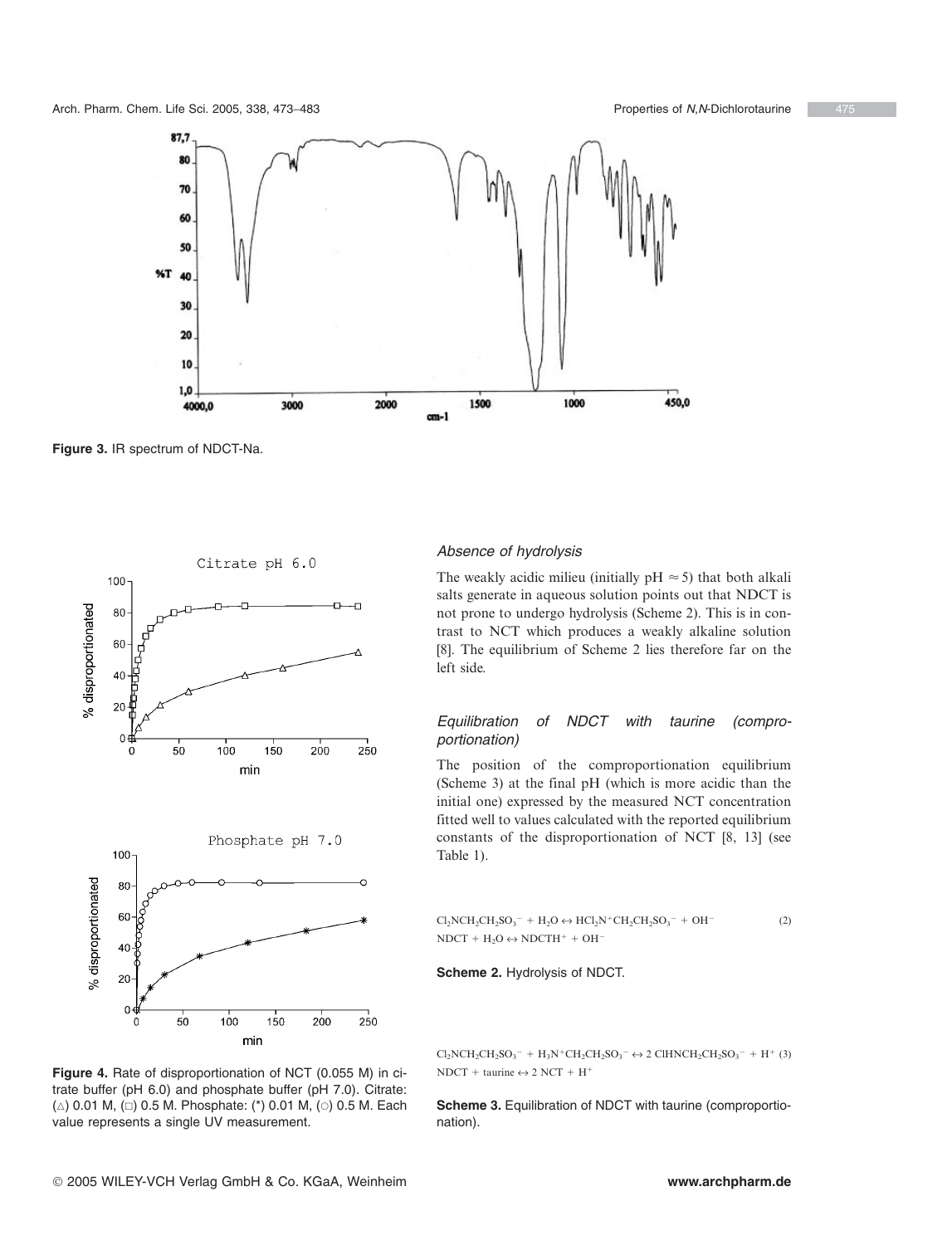**Table 1.** Reaction of NDCT (0.0275 M) with taurine (0.055 M) in 0.2 M  $Na<sub>2</sub>HPO<sub>4</sub>$ 

| pH                  |     | $\%$ NCT <sup>†</sup> |                                                                           |      | Time <sup>†</sup> | $\%NCT/h$ |
|---------------------|-----|-----------------------|---------------------------------------------------------------------------|------|-------------------|-----------|
| Initial Final       |     |                       | Exptl. Calc. <sup><math>\ddagger\ddagger</math></sup> Calc. <sup>§§</sup> |      | h                 |           |
| $7.6^{\circ}$       | 6.9 | 50.7                  | 53.7                                                                      | 70.4 | 1.5               | 34        |
| $8.1^{#}$           | 7.6 | 71.5                  | 71.0                                                                      | 83.4 | 2.0               | 36        |
| $9.2$ <sup>††</sup> | 85  | 92.7                  | 87.6                                                                      | 93.6 | 3.5               | 27        |

 $\dagger$  % NCT refers to the maximally possible 0.055 M.

‡ For attaining the equilibrium.

 $\frac{8}{3}$  Adjusted with H<sub>2</sub>SO<sub>4</sub>.

pH without adjustment.

†† Adjusted with NaOH.

<sup>‡‡</sup> K<sub>dispr</sub> =  $(4.5 \pm 0.8) \times 10^6$  [8].

<sup>§§</sup> K<sub>dispr</sub> = (1.07 ± 0.15)  $\times$  10<sup>6</sup> [25].

Contrary to disproportionation in a weakly acidic milieu [8], the relative rate of comproportionation, expressed as %NCT/h, remained approximately constant within the  $pH$  range 6.9-8.5. As observed with disproportionation (Figure 4), also the rate of comproportionation increased with buffer concentration (Figure 5).

## *Comparison of the reaction of NDCT with different NH compounds*

Under the same conditions, *i.e.*  $c(R-NH_2)/c(NDCT) = 2$ and 0.2 M phosphate buffer adjusted to pH 8.0, the initial rate of equilibration (Scheme 4) measured by the decrease of the concentration of NDCT was taurine  $\geq \alpha$ -alanine  $\geq$ glycine > β-alanine >>  $NH_4^+$  (Figure 6). The shape of the graph of α-alanine points out that in this case an equilibrium is not approached, because of decomposition. From experiments with Chloramine T [14], it can be derived that the stability of the *N*-chloro derivatives of the investigated



 $Cl_2NCH_2CH_2SO_3^- + H_3N^-.R \leftrightarrow ClHNCH_2CH_2SO_3^- + ClHN-R + H^+$  (4)  $R = H$ , CH<sub>2</sub>CO<sub>2</sub><sup>-</sup>, CH(CH<sub>3</sub>)CO<sub>2</sub><sup>-</sup>, CH<sub>2</sub>CH<sub>2</sub>CO<sub>2</sub><sup>-</sup>, CH<sub>2</sub>CH<sub>2</sub>SO<sub>3</sub><sup>-</sup>

## **Scheme 4.** Reaction of NDCT with different N-H compounds.

amino-*carbonic* acids decreases in the order b-alanine > glycine  $> \alpha$ -alanine. During the monitored reaction time (60) min) the pH dropped to  $7.65-7.50$ , in case of NH<sub>4</sub>Cl only to 7.90. This pH effect can be attributed to the transhalogenation reaction formally laid down in Scheme 4.

The same experiment conducted at pH 6.0 (0.2 M phosphate) showed not only a strong rate reduction but signifies also a shift of the equilibria of Eq. 4 (Scheme 4) towards the left side. Here, again, a clear difference between  $NH<sub>4</sub>Cl$ and taurine is evident (Figure 6).



**Figure 5.** Rate of the reaction of NDCT (0.0275 M) with taurine (0.055 M) in 0.02 and 0.2 M phosphate buffer at pH 8:  $(\triangle)$  0.02 M;  $(\diamond)$  0.2 M. Each value represents a single UV measurement.

**Figure 6.** Rate of the reaction of NDCT (0.0275 M) with NH<sub>4</sub><sup>+</sup>, β-alanine, glycine, α-alanine and taurine. ( $\triangle$ ) NH<sub>4</sub><sup>+</sup>, ( $\circ$ ) β-alanine, (\*) glycine, ( $\diamond$ ) α-alanine, and ( $\Box$ ) taurine (each 0.055 M) in 0.2 M phosphate buffer at pH 8 and pH 6. Each value represents one single UV measurement.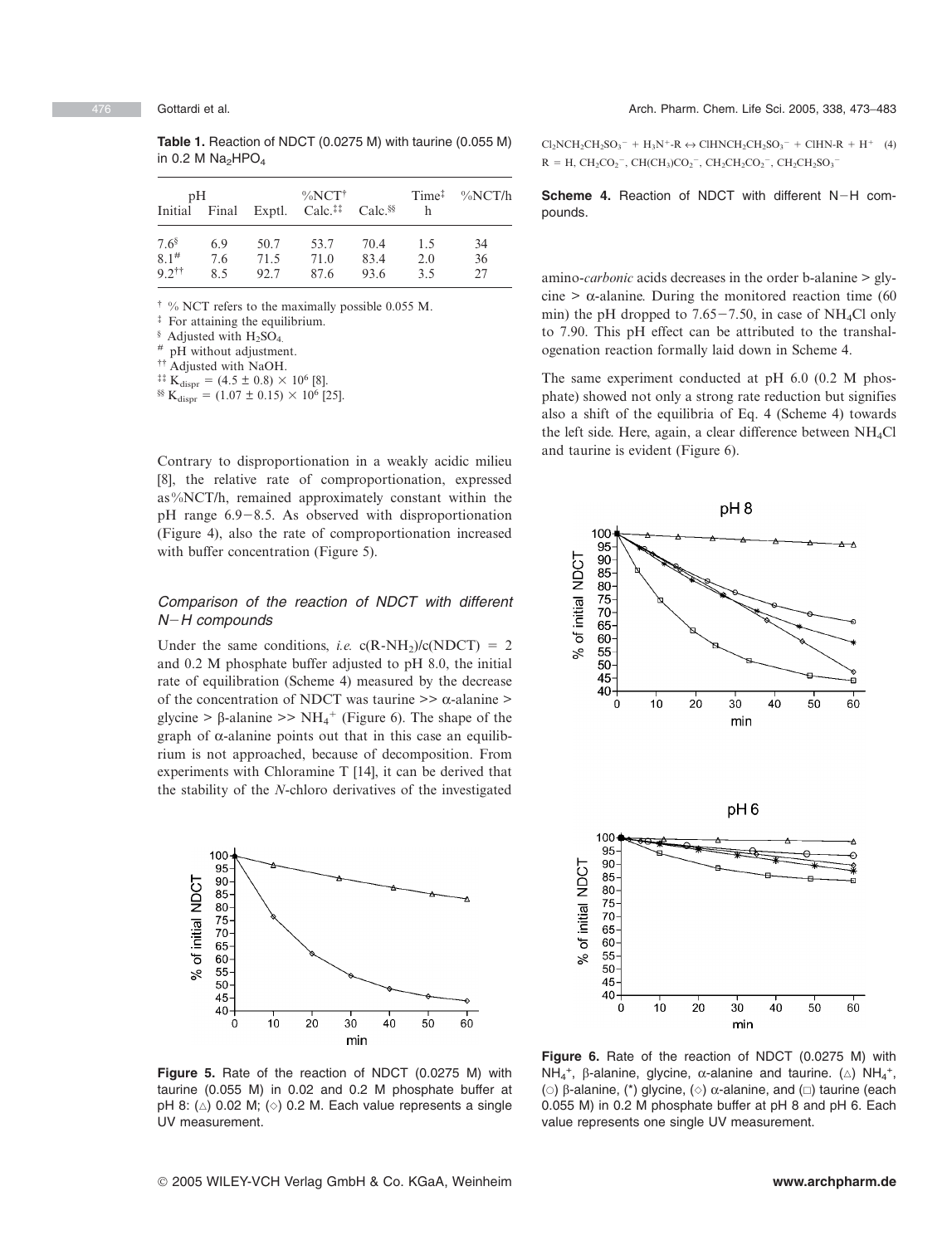#### **S. aureus 25923**



S. aureus 6538



ŧ ctu/mL  $\overline{4}$ နှံ ś 2  $\ddot{\phantom{a}}$ o.  $\dot{\mathbf{o}}$  $10$ 20 40 30 50 60 mir

E. coli 11229

P. aeruginosa 27853



P. mirabilis 14153



Figure 7. Bactericidal activity of each 0.055 M NCT and NDCT at pH 7. ( $\triangle$ ) Control, ( $\Box$ ) NCT, ( $\odot$ ) NDCT. Each value represents the mean ± SD of three to five replicates; *p* <0.01 between NCT and NDCT for *E. coli*, *P. aruginosa*, and *P. mirabilis*;  $p > 0.05$  for staphylococci.

Sulfur-containing amino acids like cysteine, N-acetyl-cysteine and methionine, however, reacted very fast with NDCT, both at pH 4.1 and pH 8.9, under complete loss of oxidation capacity.

## **Bactericidal activity**

Since 55 mM NCT  $(1.0\%)$  proved to be well tolerated by human tissue, bactericidal within minutes and therapeutically effective in previous studies  $[2, 11, 15-18]$ , this concentration was chosen primarily for our experiments. The

results of a comparison between 55 mM NDCT and NCT were not consistent in that the investigated gram-positive strains *S. aureus* and *S. epidermidis* were equally resistant to both compounds, while NDCT was significantly more bactericidal against the gram-negative strains *E. coli*, *P. aeruginosa* and *P. mirabilis*. This effect was the same at both pH 7 and pH 5 (Figs. 7, 8). A significant increase in the killing rate by lowering the pH from 7 to 5 is already known for NCT [5, 11]. As can be seen in Figures 7 and 8, this applied also to NDCT. For the same reduction in CFU/ mL, nearly a tenfold incubation time at pH 7 was needed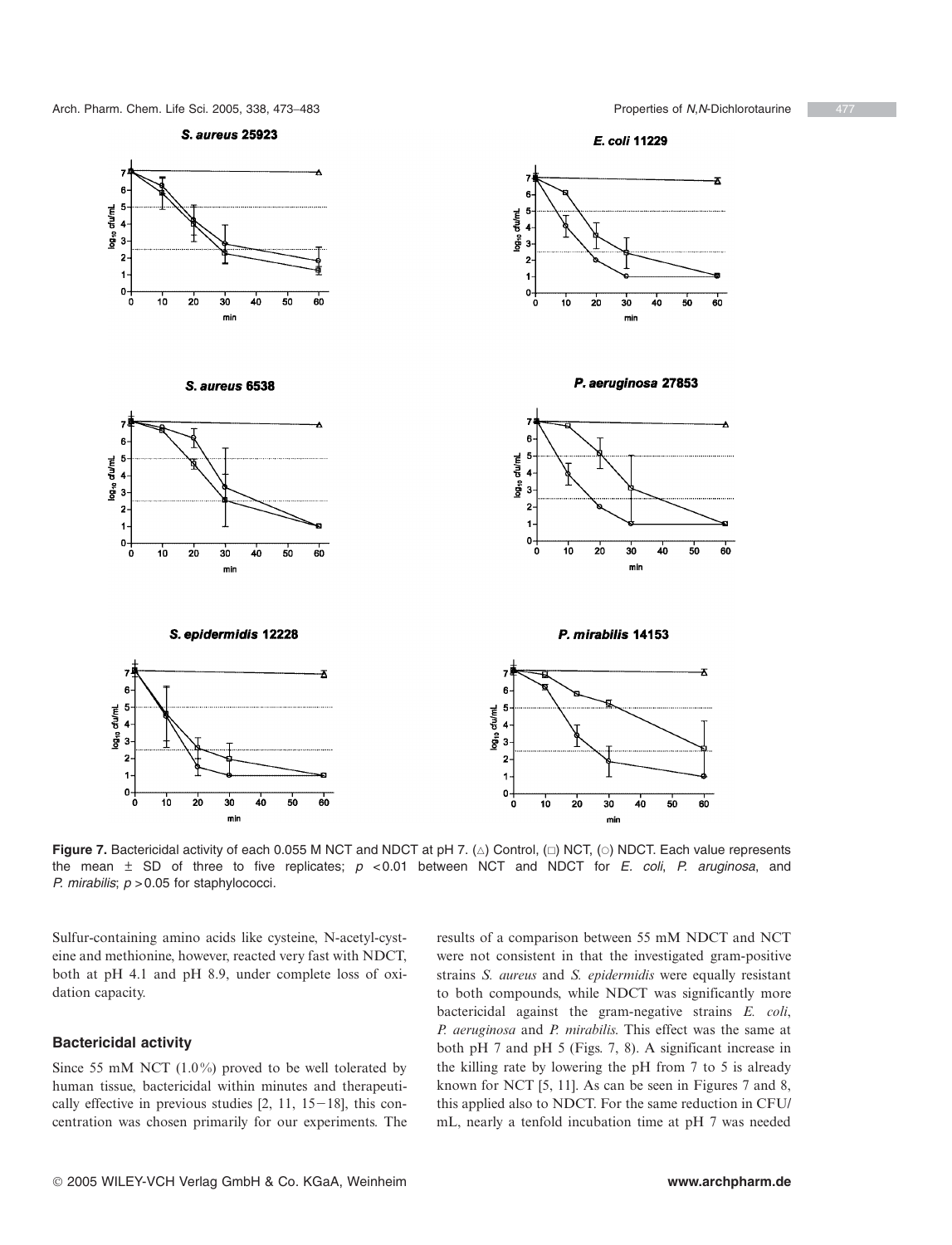E. coli 11229





3  $\overline{a}$ 

 $\mathbf{0}$ Ò Ă  $\dot{2}$ ė ż š Ŕ min

P. mirabilis 14153

min

 $\mathbf{6}$  $\frac{1}{\tau}$ 

ś



**Figure 8.** Bactericidal activity of each 0.055 M NCT and NDCT at pH 5. ( $\vartriangle$ ) Control, ( $\Box$ ) NCT, ( $\circ$ ) NDCT. Each value represents the mean ± SD of three to five replicates; *p* <0.01 between NCT and NDCT for *E. coli*, *P. aruginosa*, and *P. mirabilis*; *p* >0.05 for staphylococci.

compared to pH 5. A similar pH effect was also verified with a very low concentration of 30  $\mu$ M at 37 °C (Figure 9), conditions which occur at biological sites [1, 19].

## **Discussion**

## **Synthesis of NCT and NDCT**

Although NCT was discovered more than 30 years ago [7], all attempts to isolate the compound from an aqueous system were unsuccessful, a failure which roots in its inclination to disproportionate to NDCT. In case of NDCT, however, disproportionation turned out to be favorable for the complete conversion into the dichloro derivative, which therefore could be easily isolated.

## **Stability**

The gradual acidification and simultaneous loss of oxidation capacity gives evidence for a mechanism of decomposition in aqueous solution. It can be attributed to intramolecular redox and elimination reactions, for which the following scheme can be established.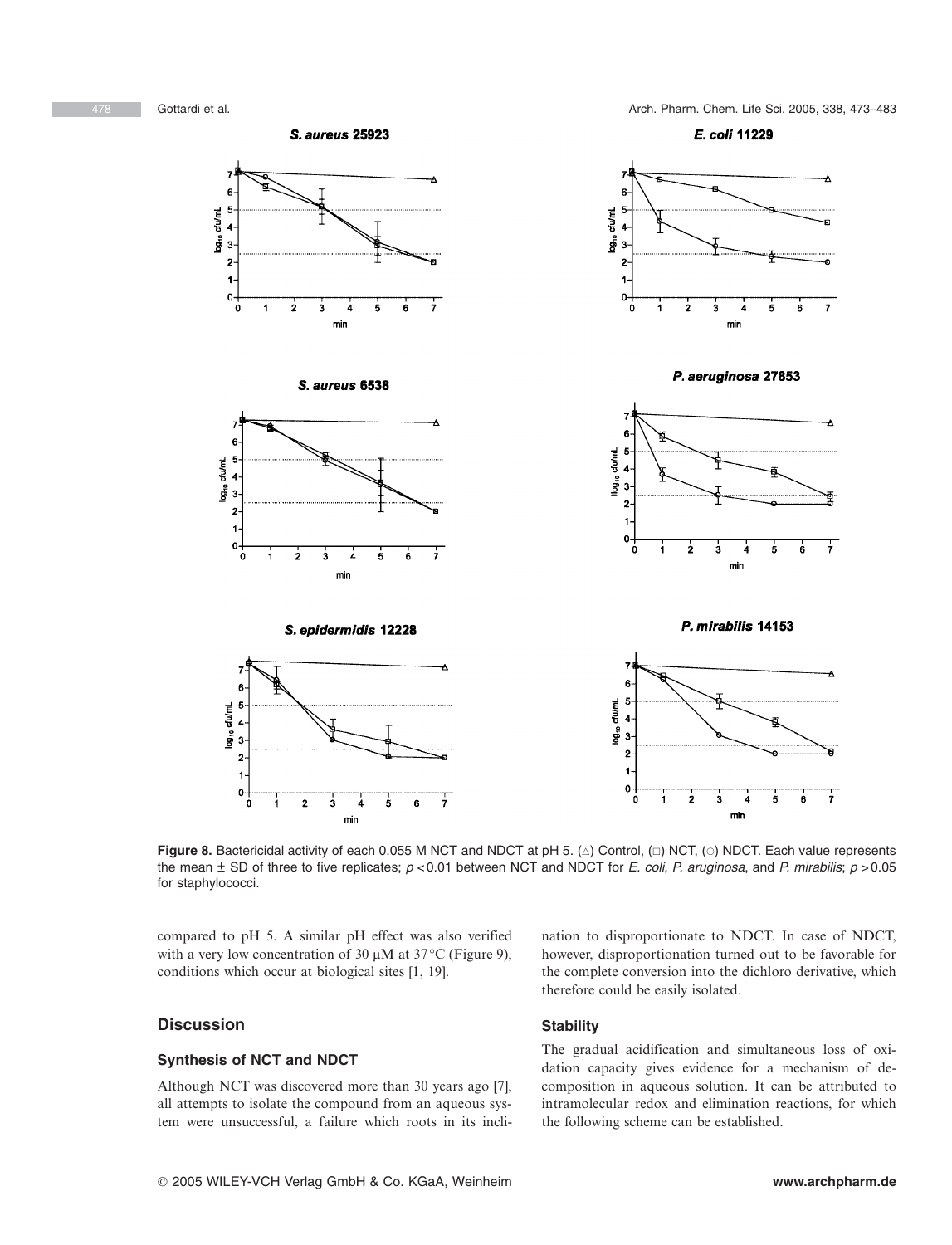

**Figure 9.** Bactericidal activity of 30  $\mu$ M NDCT at pH 7 and pH 5. (\*) Control pH 7, ( $\triangle$ ) control pH 5, ( $\circ$ ) pH 7, ( $\Box$ ) pH 5. Each value represents the mean ± SD of three to five replicates; *p* <0.01 between pH 7 and pH 5 (*p* <0.05 for *S. aureus* 25923).

As a first step, an *N*-chloroaldimine is formed (Scheme 5) which releases a second molecule of HCl or undergoes hydrolysis (Eqs. 7, 8), which finally leads to a nitril (Eq. 6) or an aldehyde (Eqs. 8, 9). Both compounds were already identified in the context of NCT decomposition [8, 20].

## **The influence of buffers on the formation of NDCT by disproportionation of NCT**

Disproportionation of NCT represents a specific form of chlorination, namely an auto-chlorination. The results pre-

| $R\text{-CH}_2\text{-NCl}_2 \rightarrow R\text{-CH}=\text{NCl} + \text{HCl}$ |  |
|------------------------------------------------------------------------------|--|
|                                                                              |  |

 $R$ -CH=NCl  $\rightarrow$  R-C=N +  $+ HCl$  (6)  $R\text{-CH} = NC1 + H_2O \leftrightarrow R\text{-CH} = NH + HOC1$  (7)

 $R\text{-CH} = NCl + H_2O \rightarrow R\text{-CH} = O + NH_2Cl$  (8)  $R\text{-CH} = NH + H_2O \rightarrow R\text{-CH} = O + NH_3$  (9)

**Scheme 5.** Formation of *N*-chloroaldimine.

sented here (Figure 4) uncover, in addition to the influence of pH, a major effect of the buffer concentration upon the transhalogenation rate. They comply with kinetic studies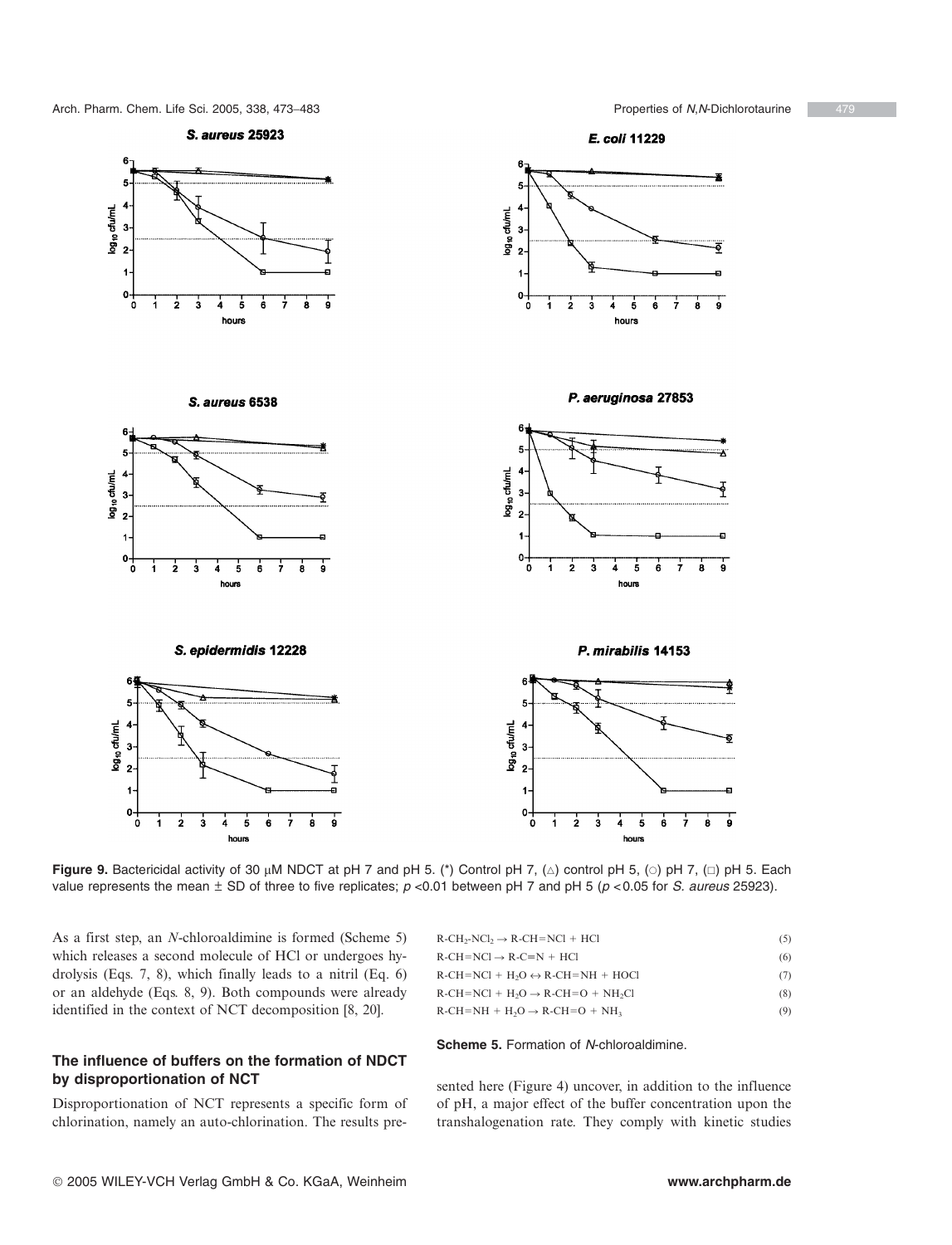$R\text{-}NHCl + H_2PO_4^- \leftrightarrow R\text{-}NH_2Cl^+ + HPO_4$  $2-$  (10)

**Scheme 6.** Formation of the actual reactive species NCTH<sup>+</sup>.

 $R\text{-}NH_3^+ + HPO_4^{2-} \leftrightarrow R\text{-}NH_2 + H_2PO_4$  $\overline{\hspace{1cm}}$  (11)

**Scheme 7.** Equilibration of buffer with the amine.

gained in the presence of methoxyacetic acid/methoxyacetate buffers [13]. A similar boosting effect has been observed in a study on bacterial chlorine covers [12] and was explained by the proton-donating properties of buffers which favor the formation of the actual reactive species NCTH<sup>+</sup> even at pH 7 [8] according to Scheme 6.

However, also an equilibration of buffer with the amine can be considered, which would increase the concentration of the non-protonated amine representing the actual nucleophilic agent (Scheme 7).

Figure 5 discloses that also in the case of the inverse reaction, *i.e.* comproportionation, buffer concentration has a crucial influence on the reaction rate. Since formation of the protonated species  $(R-Cl<sub>2</sub>H<sup>+</sup>$ , see below) is less probable, a substantial contribution of the equilibrium (Eq. 11) seems plausible.

## **General readiness for transhalogenation of NCT and NDCT**

The term transhalogenation was defined for the transfer (exchange) of positive halogen between amine compounds. Contrary to the substitution of a C-H bond, it occurs rather fast already at RT and needs no catalyst, and it is not connected with a loss of oxidation capacity [8]. The differing behavior of NCT and NDCT can best be exposed by the relation between disproportionation (Scheme 1) and comproportionation (Scheme 3). Both imply a transhalogenation reaction whose equilibrium is highly pH dependent. A simplified approach could be: disproportionation of NCT occurs readily at pH < 7, and comproportionation of NDCT and taurine at  $pH > 7$ .

Our results demonstrate that this concept is not limited to the equilibria between taurine, NCT, and NDCT, but apply generally to equilibria between unsubstituted amines, mono-chloro amines, and/or dichloro amines (Scheme 8):

 $R\text{-}\text{NHCl} + R'\text{-}\text{NH}_2 \leftrightarrow R\text{-}\text{NH}_2 + R'\text{-}\text{NHCl}$  $R\text{-}NHCl + R'\text{-}NHCl \leftrightarrow R\text{-}NH_2 + R'\text{-}NCl_2$ 

**Scheme 8.** Equilibration between unsubstituted amines, mono-chloro amines, and/or dichloro amines.

Anyway, the readiness of NDCT for transhalogenation is actually given at  $pH > 7$ . The confirmation of a reaction of NDCT with taurine at pH 7.1 needed a 400-fold surplus of taurine, at least [13]. However, in the presence of a substantial buffer concentration, the reaction could be proved even at pH 6 (Figure 6).

#### **Reactivity of NDCT against defined NH compounds**

The observed rates at pH 8 (Figure 6) reveal the order taurine >>  $\alpha$ -alanine > glycine >  $\beta$ -alanine >>  $NH_4^+$ , which is rather bewildering. Since the reaction shown in Eq. 4 (Scheme 4) proceeds *via* a nucleophilic substitution (see scheme below), the unprotonated amines act as nucleophilic agents, and their  $pK_a$  values should provide an indication of their relative concentration at a given pH. However, the pKa values of 9.19, 9.246, 9.91, 10.01 and 10.24 for taurine, NH<sub>4</sub><sup>+</sup>, glycine, α-alanine, and β-alanine, respectively [21], disclose that this concept does not coincide with the reaction rates, most notably of taurine and  $NH_4^+$  (Figure 6). The strikingly low reactivity of  $NH_4^+$  can be ascribed to the absence of an inductive effect. In case of attached alkyl groups, the C-H functions act as electron donors and increase the nucleophilicity of the amine function. However, this approach conflicts to a certain degree with the rates of glycine, α- and β-alanine.

The lower reactivity at pH 6, on the other hand, can easily be explained with the actual concentration of the non-protonated amine compounds, which is significantly lower than at pH 8. From the  $pK_a$  values it can be derived that, *e.g.* for taurine (β-alanine), the concentration of the free amine form is by a factor of 94.0 (99.5) higher at pH 8 compared to pH 6.

## **General reactivity of NDCT compared to other active chlorine compounds**

The ability to produce chlorine covers on protein matrices allowed the ranking of active chlorine compounds according to their chlorinating potency regarding transhalogenation. In case of chlorine covers on human skin, the order  $HOCI/OCI^{-}$  > Chloramine T > NH<sub>2</sub>Cl > NCT was found [22], and in case of bacterial covers, it was DCI-Na > Chloramine  $T > NCT > NDCT$  [12]. Combining both rankings evidences the very last position of NDCT. This is rather surprising because it possesses two chlorine atoms on the same nitrogen, suggesting a higher reactivity in terms of transfer of positive chlorine. The lesser potency of NDCT [12] can be attributed to mechanistic effects. As pointed out in [8], the halogen transfer between NCT and an amine compound implies an attack of the free electron pair of the amino group of the acceptor molecule  $R_1$ -NH<sub>2</sub> towards the chlorine atom of the protonated donor molecule  $R_2$ - $NH<sub>2</sub>Cl<sup>+</sup>$  according to a nucleophilic substitution: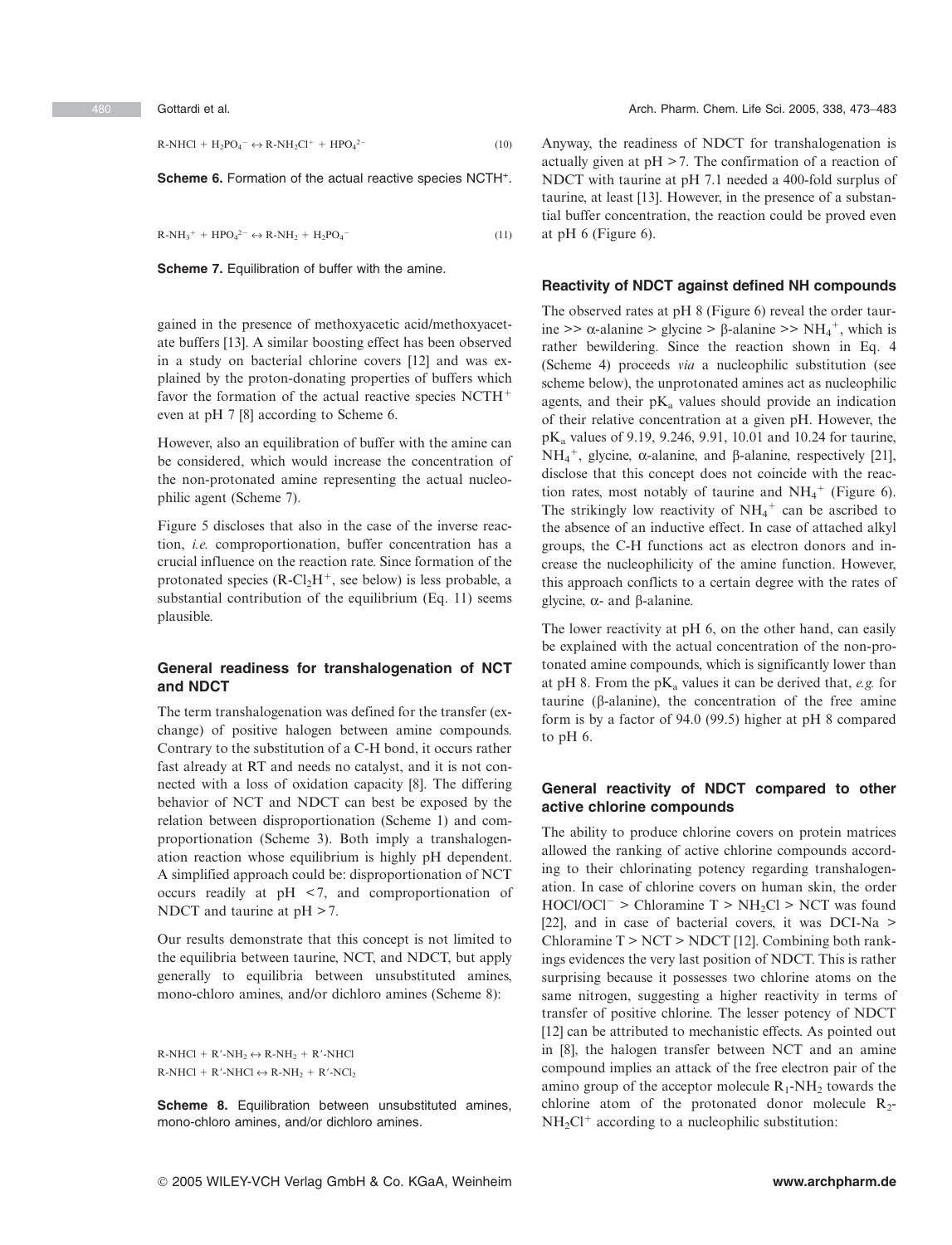

**Scheme 9.** Halogen transfer between NCT and an amine compound.

In case of NDCT, it seems plausible that two chlorine atoms at the same nitrogen cause a positive partial charge high enough to impede the intermediary formation of the protonated donor molecule  $R-NCl_2H^+$ . This could explain why NDCT, contrary to NCT, is not suited in such a rate for a chlorine transfer and why comparatively weak chlorine covers are formed [12]. For the same reason, also hydrolysis according to Eq. 2 (Scheme 2) does not take place.

In spite of these considerations a transhalogenation is conceivable also with the non-protonated NDCT molecule, where the second chlorine atom induces a positive partial charge at the chlorine reacting with the nucleophilic agent. However, this partial charge is less than at the protonated NCT molecule which bears a real charge. NDCT, therefore, reacts markedly only in a weakly alkaline milieu where the portion of the free amines is high. Among the *N*-chloro species of taurine the following order in terms of electrophilicity seems plausible:  $R\text{-}NCIH_2^+ > R\text{-}NCI_2 > R\text{-}NHCl$  $resp. NCTH<sup>+</sup> > NDCT > NCT.$ 

## **Bactericidal activity**

Regarding the experiments conducted with the same molar concentration of 55 mM (Figs. 7, 8), one would expect a stronger activity of NDCT because its oxidation capacity is twice as much as that of NCT. This was in fact observed both at pH 5 and 7; however, only with gram-negative bacteria. The lower sensitivity of gram-positive bacteria to NDCT cannot be explained until now. The throughout higher bactericidal activity of NDCT at pH 5 (Figs. 6, 7) complies with the behavior of NCT [5, 11], but also with other active chlorine compounds like hypochlorite [23] and Chloramine T [24]. For the latter compounds, a pH shift from 7 to 5 implies a substantial change in the equilibrium concentrations of the active species: in hypochlorite solutions,  $e.g.,$  an increase of the ratio  $[HOC1]/[OC1^-]$  from 3.4 to 344. Accordingly, the higher bactericidal effect of hypochlorite at pH 5 was explained [23]. Since the molecule NDCT does not undergo any change this approach does not work. An influence of pH upon the susceptibility of bacteria towards chlorinating agents is conceivable. This applies also to NCT whose increase of killing activity based on the results presented here  $-$  cannot be explained by disproportionation.

A possible explanation could rely on a change of electric charges that occurs if the pH changes from 7 to 5. Since bacterial membranes are bearing negative charges, the approach of the anions NCT and NDCT is hampered in a neutral environment. If the solution becomes acidified, an increase of non-ionized molecules and a decrease of negative charges on the bacterial surface take place, resulting in a better access of the chlorinating agents. Concerning the mechanism of bacterial kill, it can be stated that transhalogenation is not the main cause. If this was true, NDCT with its significantly minor potency to form chlorine covers [12] would be less active than NCT, which was not observed. The main cause for bacterial kill might be found in the oxidation of thiols which occurs in the whole pH range with a high rate and which causes irreversible mutations in the protein structure.

## **The consequence of NDCT formation by disproportionation at biological sites**

Three features can be specified:

(1) Based on the fact that two molecules of NCT yield one of NDCT, our results suggest rather a decrease of bactericidal activity of NCT caused by disproportionation, at least in the case of gram-positive bacteria.

(2) Because NDCT produces weaker chlorine covers on bacteria than NCT [12], disproportionation might also induce a weakening of the post-antibiotic effect, which is beneficial in overcoming infections by the immune system [5, 15].

(3) Another drawback might originate in the minor stability of NDCT in solution (Figure 2), as NDCT, in contrast to NCT, decomposes under acidification. This favors the rate of disproportionation even more.

In summary, it can be postulated that appreciable concentrations of NDCT will usually be unfavorable for the performance of NCT. That is why conditions that promote disproportionation, *e.g.* pH < 7, should be avoided when applying NCT as an antiseptic in human medicine. For the same reasons, NDCT-Na, despite of its surprising stability, seems not suitable as a substitute for NCT-Na.

## **Acknowledgments**

This study was supported by the Austrian Science Fund (grant P15240-MED). We thank Prof. J. Schantl, Institute for Organic Chemistry (Innsbruck Medical University, Innsbruck, Austria) for valuable discussions and Eva-Maria Lemberger for excellent technical assistance.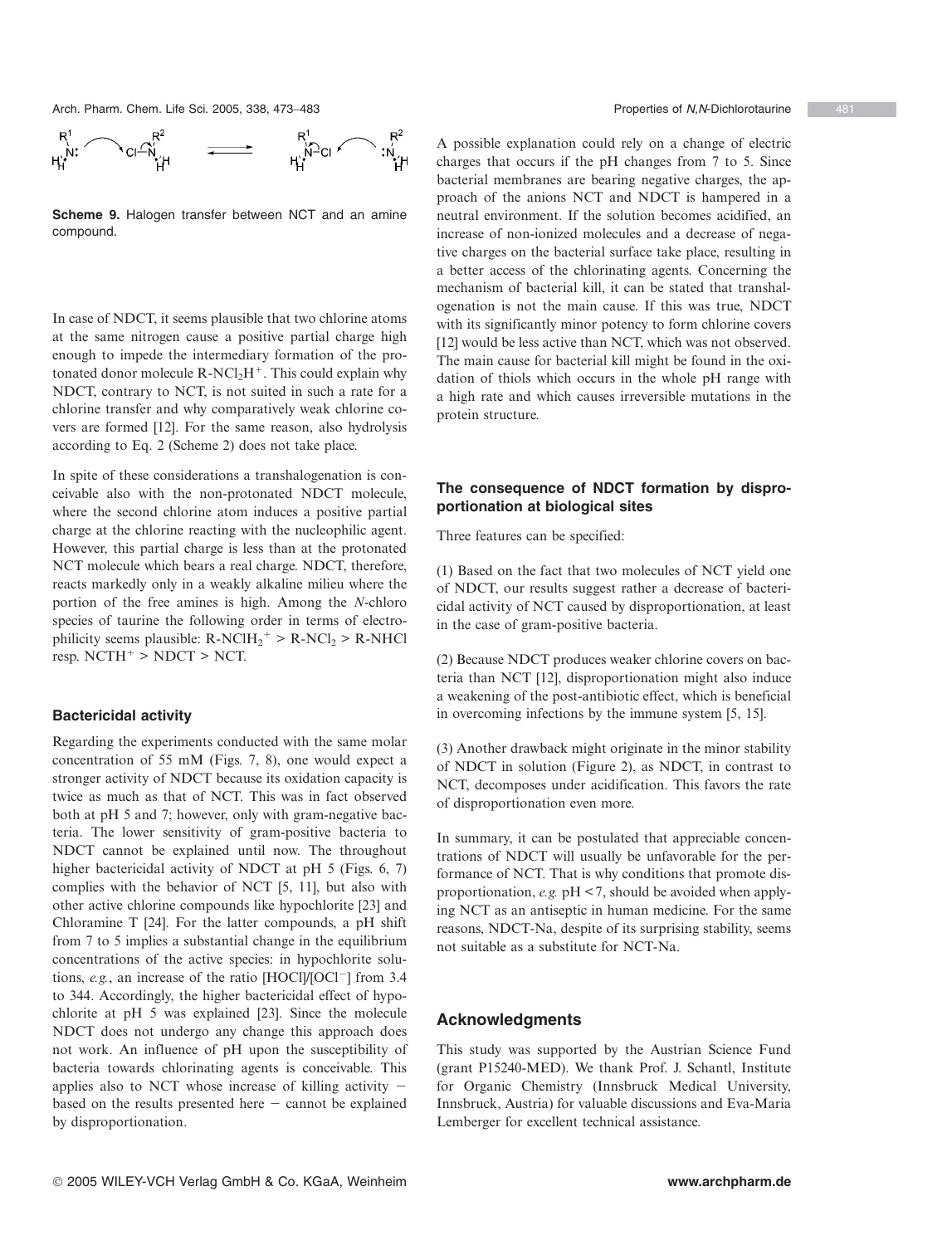## **Experimental**

### **Chemical experiments**

### *Reagents*

Trichloroisocyanuric acid (TCI) was purchased from Fluka AG and contained 44.3% Cl<sup>+</sup> (assayed iodometrically), which corresponds to  $M_r(eff) = 240.0$ . All other chemicals were from Merck and of the highest available purity.

#### *Analytic methods*

Oxidation capacity was assayed by iodometric titration keeping the sequence acidification (50% acetic acid) of the analyte solution *before* addition of potassium iodide. The reverse order resulted in a value ~30% too low for NDCT, while it had no influence on the assessment of NCT. The origin of this effect is not quite clear. Since the reaction of an *N*-chloro compound with iodide is connected with an initial strong alkalization ( $>$ N-Cl + 2I<sup>-</sup> + H<sub>2</sub>O  $\rightarrow$   $>$ N-H  $+ I_2 + OH^-$ ) an intramolecular redox reaction is conceivable (see Scheme 5, Eqs. 5, 6) that is connected with a loss of oxidation capacity.

#### *Preparation of an aqueous solution of NDCT-H*

To a stirred ice-cooled solution of 1.25 g taurine (0.01 mol) in 100 mL water was gradually added 1.6 g trichloroisocyanuric acid (0.02 mol Cl<sup>+</sup>). After 0.5 h of stirring at  $1-2$ °C, the precipitated cyanuric acid was removed by filtration. On the basis of the UV spectrum ( $A_{302.4} = 0.360$ ,  $A_{251.5} = 0.254$ ) and the known molar absorption coefficients [8], the resulting strongly acidic solution contained 0.109 M NDCT-H. Iodometric titration yielded  $0.207 \pm 0.002$  M Cl<sup>+</sup>, which also indicates a quantitative reaction.

#### *Isolation of free acid*

The aqueous solution containing NDCT-H (see above) was vacuum-evaporated (water-jet vacuum pump), whereby the temperature of the water bath was increased to 90°C at the end. The resulting pungently smelling, micro-crystalline material-containing oil was suspended in 15 mL 1,2-dichloroethane and once more vacuum-evaporated after filtration. The remaining hygroscopic clear yellowish oil (1.7 g; calculated 1.94 g) was free of cyanuric acid and represented for the most part the free acid NDCT-H. By iodometric titration, we found  $32.4 \pm 0.3\%$  Cl<sup>+</sup> (calculated  $36.54\%$  Cl<sup>+</sup>). The UV spectrum showed the  $NCl_2$  band at 302.4 nm. It was neither possible to purify (*i.e.* to remove water) the very aggressive, *i.e.* strongly acidic and highly oxidizing, substance nor to record an IR spectrum.

#### *General procedure for preparing alkali salts by neutralization of NDCT-H*

To the ice-cooled aqueous solution of NDCT-H was added the calculated amount of NaOH or KOH up to pH  $\approx$  5. The resulting solution was then vacuum-evaporated as described above. The crystalline residue containing the alkali salt was purified by re-crystallization, resulting in 1 g of the potassium salt from 13 mL boiling methanol and 1 g of the sodium salt from 15 mL boiling ethanol/ methanol (4:1). NDCT-Na: found  $31.77 \pm 0.30\%$  Cl<sup>+</sup> (N = 3); calculated:  $32.82\%$  Cl<sup>+</sup> (semi-hydrate:  $31.51\%$  Cl<sup>+</sup>). The sodium salt contained crystal water (bands at 3565 and 3470  $cm^{-1}$  in the IR spectrum) which disappeared in the vacuum over  $P_2O_5$ . NDCT-K: found  $30.00 \pm 0.072\% \text{ Cl}^+$  (N = 3); calculated:  $30.55\% \text{ Cl}^+$ .

#### *Monitoring the reactions of NDCT*

Equilibria between NCT, NDCT and taurine (disproportionation and comproportionation) were monitored photometrically using the absorption maxima of NCT ( $λ_{max} = 250.9$  nm,  $ε = 397.4$  L mol<sup>-1</sup> cm<sup>-1</sup>) and NDCT ( $\lambda_{\text{max}} = 302.4 \text{ nm}, \varepsilon = 332.9 \text{ L mol}^{-1} \text{ cm}^{-1}$ ) as set forth in [8]. In case of reactions with NH<sub>4</sub><sup>+</sup>/NH<sub>3</sub> (ammonium chloride), glycine,  $\alpha$ - and β-alanine, the absorption at 302.4 nm was used, which allowed to assess the temporal decrease of NDCT.

#### **Microbiological experiments**

#### *Bacteria*

Bacterial strains (*Staphylococcus aureus* ATCC 25923, *Staphylococcus epidermidis* ATCC 12228, *Proteus mirabilis* ATCC 14153, *Escherichia coli* ATCC 11229, *Pseudomonas aeruginosa* ATCC 27853 deep-frozen for storage were grown overnight on tryptic soy agar (Merck, Darmstadt, Germany). Colonies from this agar were grown in tryptic soy broth (Merck, Darmstadt, Germany) at 37°C overnight and twice washed with saline.

#### *Killing tests*

Bacteria were diluted in buffered NDCT (NCT) solution to  $0.6 \times 10^7 - 3.5 \times 10^7$  CFU/mL. Immediately and subsequent to different incubation times at RT, aliquots were removed and NDCT (NCT) was inactivated with sodium thiosulfate. Undiluted aliquots (50  $\mu$ L) as well as 100-fold dilutions in saline (50  $\mu$ L) were spread onto tryptic soy agar plates with an automatic spiral plater (Don Whitley Scientific Limited, West Yorkshire, UK) in duplicates, allowing a detection limit of 10 CFU/mL. Plates were grown at 37°C, and CFU were counted after 24 and 48 h. Controls without NCT were treated in the same way.

#### *Statistics*

One-way analysis of variance (ANOVA) and Dunnett's Multiple Comparison test (GraphPad Software Inc., CA, USA) was applied; *p* values <0.05 were considered significant.

## **References**

- [1] M. B. Grisham, M. M. Jefferson, D. F. Melton, E. L. Thomas, *J. Biol. Chem.* **1984**, 259, 10404-10413.
- [2] M. Nagl, W. Gottardi, *Hyg. Med.* **1996**, 21, 597-605.
- [3] S. J. Weiss, *N. Engl. J. Med.* **1989**, 320, 365-376.
- [4] J. Marcinkiewicz, *Immunol. Today* 1997, 18, 577-580.
- [5] M. Nagl, M. Hess, K. Pfaller, P. Hengster, W. Gottardi, *Antimicrob. Agents Chemother.* **2000**, 44, 2507-2513.
- [6] E. Park, J. Jia, M. R. Quinn, G. Schuller-Levis, *Clin. Immunol.* **2002**, *102*, 179-184.
- [7] J. M. Zgliczynski, T. Stelmaszynska, J. Domanski, W. Ostrowski, *Biochim. Biophys. Acta* 1971, 235, 419-424.
- [8] W. Gottardi, M. Nagl, *Arch. Pharm. Pharm. Med. Chem.* **2002**, 335, 411-421.
- [9] R. W. Light, *Clin. Chest. Med.* **1985**, *6*, 55-62.
- [10] H. P. Simmen, J. Blaser, *Am. J. Surg.* **1993**, *166*, 24-27.
- [11] M. Nagl, W. Gottardi, *Hyg. Med.* **1992**, 17, 431-439.
- [12] W. Gottardi, M. Nagl, *J. Antimicrob. Chemother.* **2005**, *55*,  $475 - 482.$
- [13] F. H. Kayser, *Medizinische Mikrobiologie* (Eds.: F. H. Kayser, K. A. Bienz, J. Eckert, R. M. Zinkernagel), Thieme, Stuttgart New York, **1998**, chapter 1.